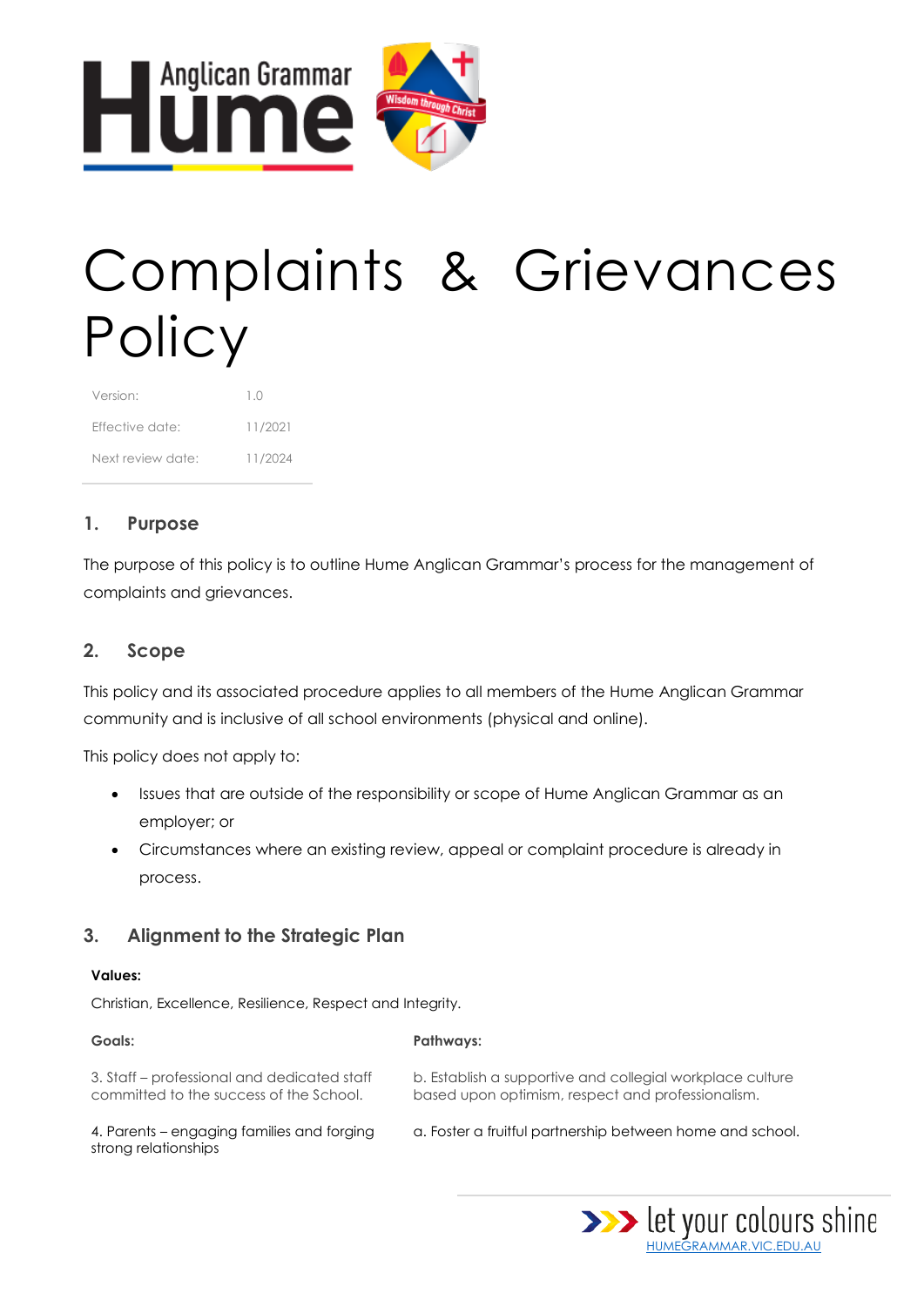b. Establish a model of home communications based upon principles of timeliness, openness and trust.

#### **Desired Outcomes:**

1.1 Have connected parents who support the School as an intrinsic and steadfast element of family life.

**4. Definitions**

| Complainant               | The person making the complaint.                                                                                                                                                                                                                                                                                     |
|---------------------------|----------------------------------------------------------------------------------------------------------------------------------------------------------------------------------------------------------------------------------------------------------------------------------------------------------------------|
| Complaint                 | An expression of dissatisfaction by any person about any act,<br>behaviour, omission, situation, decision or service provided.                                                                                                                                                                                       |
| Due process               | The principle that both the complainant and the respondent have the<br>right to a fair, impartial and consistent process that governs all<br>complaints and grievances. This process ensures that the<br>complainant is provided with information about the complaint, and<br>given adequate opportunity to respond. |
| <b>Formal Complaint</b>   | A complaint that has been escalated to management: the Deputy<br>Principal, Principal or the Chair of the School Board.                                                                                                                                                                                              |
| Grievance                 | A cause for complaint regarding either real or perceived unfair<br>treatment.                                                                                                                                                                                                                                        |
| <b>Informal Complaint</b> | A complaint that may be addressed by a classroom teacher, Head of<br>Student Wellbeing, Year Level Coordinator, Head of Teaching and<br>Learning, or Assistant Principal.                                                                                                                                            |
| <b>Natural Justice</b>    | A process that involves the avoidance of an initial judgment being<br>made, ensuring that the respondent is provided with an opportunity to<br>present their case before a determination is reached.                                                                                                                 |
| Respondent                | The person (or organisation) about whom a complaint is made. The<br>respondent is required to respond to the complaint and must be<br>provided with a fair and reasonable opportunity to do so.                                                                                                                      |

#### **5. Policy Statement**

Hume Anglican Grammar offers its local communities affordable, high quality, independent education in a caring and inclusive Christian environment. The School strives to provide a safe, respectful and supportive environment for staff, students and its community, and to develop professional, trusting and cooperative relationships.

The School understands that from time to time, parents may be dissatisfied, or have a concern or complaint about a decision made or action or activity for which the School is responsible. Wherever possible, the School encourages such complaints to be resolved through informal processes. This policy is designed to apply where informal resolution proves difficult, and a more formal process is required.

This policy and its associated procedure should be read and understood by all staff, and by the complainant and respondent. A copy of this policy must be provided at the commencement of any formal process.

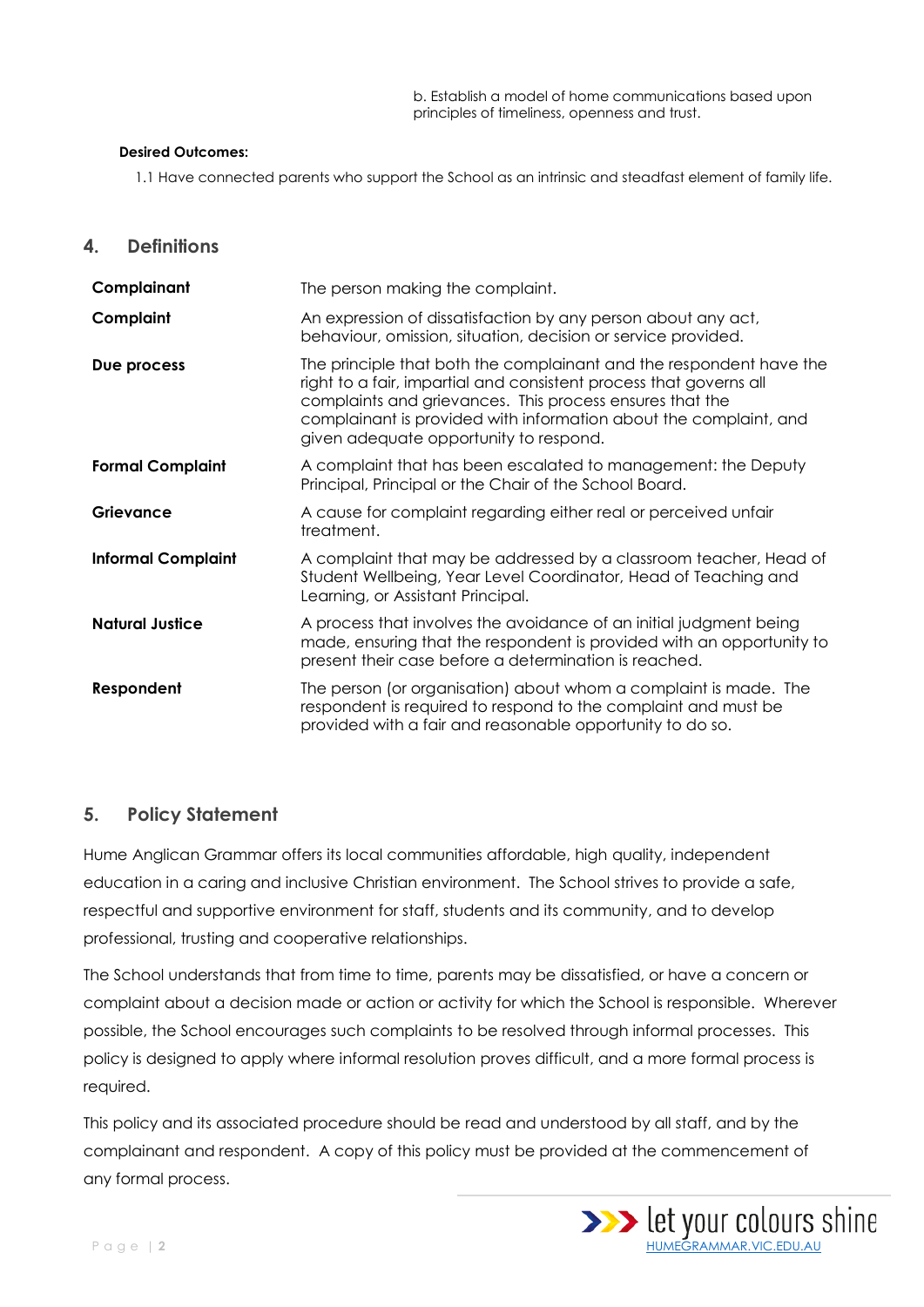#### **5.1 Principles**

The School believes that a complaints and grievances process is an important mechanism that provides opportunities for continual improvement. The School is committed to providing a process that:

- is consistent with the values, goals and pathways of the School;
- is fair, transparent and equitable, adhering to the principles of natural justice;
- allows parents, students and families to raise concerns with the expectation that those concerns will be formally addressed;
- provides opportunities for the School to demonstrate its commitment to timeliness, openness and trust; and
- provides key information about future improvement opportunities.

Complaints and grievances raised through this process will:

- be taken seriously, and acted upon promptly;
- be managed according to the clear processes outlined in this document and its attachment(s);
- contribute to a process that is intended to be conciliatory, non-adversarial and non-legal; and
- result in clear and informative feedback to all concerned parties.

The School respects the right of complainants to contact the School under a pseudonym, or anonymously, as permitted by legislation. Complaints and grievances received in this way will be managed according to the process outlined in this document; however, it may not be possible for the School to respond to a complaint received in this way.

Complaints or grievances made regarding child safety will always be acted upon and taken seriously, irrespective of how they are received.

#### **5.2 Managing a complaint or grievance**

The School will respond to all complaints promptly. Both complainants and respondents will be informed regularly of the progress of the complaints process, particularly where the complaint is complex and may take more time to resolve.

The School will ensure that its complaint procedure is responsive and flexible. In practice, this means that staff, students and the School community will be able to make a complaint in person, by phone, or in writing. The School will provide support for parents with specific needs (e.g., translation).

The School is committed to natural justice and due process, and will endeavour to respond to each complaint in a fair, objective and unbiased manner, in accordance with the School's mission and values. Anyone managing a complaint process will be required to declare any conflicts of interest. The complainant and respondent will be provided with opportunities to present their point of view,

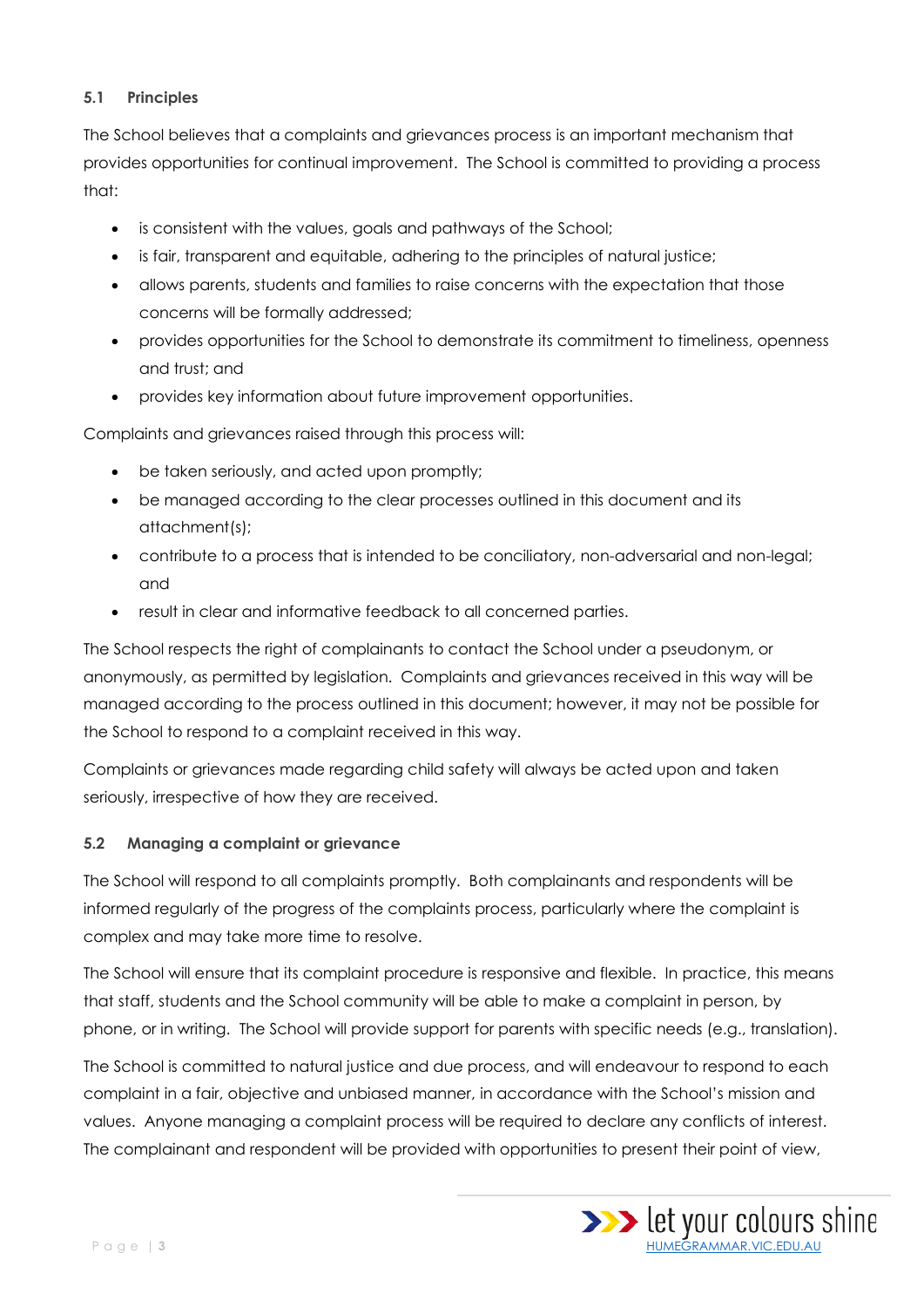and will be treated with dignity and respect at all times. In dealing with the complaint, the School is committed to acting confidentially, and asks that those involved in the process will do likewise.

Complaints procedures will be limited to dealing with the matter raised by the initial complaint, and will not engage with any other matters, except where the School determines that patterns of past behaviour may be relevant to the proceedings.

The School may determine that a complaint is vexatious (that is, intended to harass, annoy or embarrass the School or the respondent) or spurious (without basis, or manifestly groundless). Where this is the case, the complainant will be informed in writing of the decision, and of the closure of the complaints process.

The School will ensure that any actions, outcomes, and the final resolution of the complaint are documented and kept on file, and that both the complainant and the respondent have a copy of the final decision.

The School will ensure that the handling of complaints does not contravene its Privacy Policy. The disclosure of personally identifiable information outside of the scope of the complaints process is forbidden.

#### **5.3 Informal complaints**

Where possible, the School encourages the resolution of complaints and grievances through informal processes. This is most often achieved by speaking directly with the staff member involved (e.g. class/homeroom teacher or subject teacher). Where required, the issue may be escalated to management.

Matters related to student welfare and pastoral care will be managed by the appropriate Head (or Assistant Head) of Student Wellbeing. Matters related to curriculum, teaching and learning will be referred to the appropriate Head of Curriculum or Head of Teaching and Learning.

The Assistant Principal, as the senior leader in charge of their sub-school, will monitor and respond as required to any heightened concerns during the process. Complaints that cannot be resolved through informal processes will be escalated to a formal process.

#### **5.4 Formal complaints**

Formal complaints must be directed in the first instance to the Deputy Principal, who may then refer the complaint to the Principal at their discretion.

Complaints regarding the decisions, activities or actions of the Principal may be directed to the Chair of the School Board. Any appeals process should be addressed to the Chair and will be handled at the discretion of the School Board.

All records generated or consulted during a formal complaints and grievances process will be retained, along with the initial details of the complaint. Such records may include (but are not limited to):

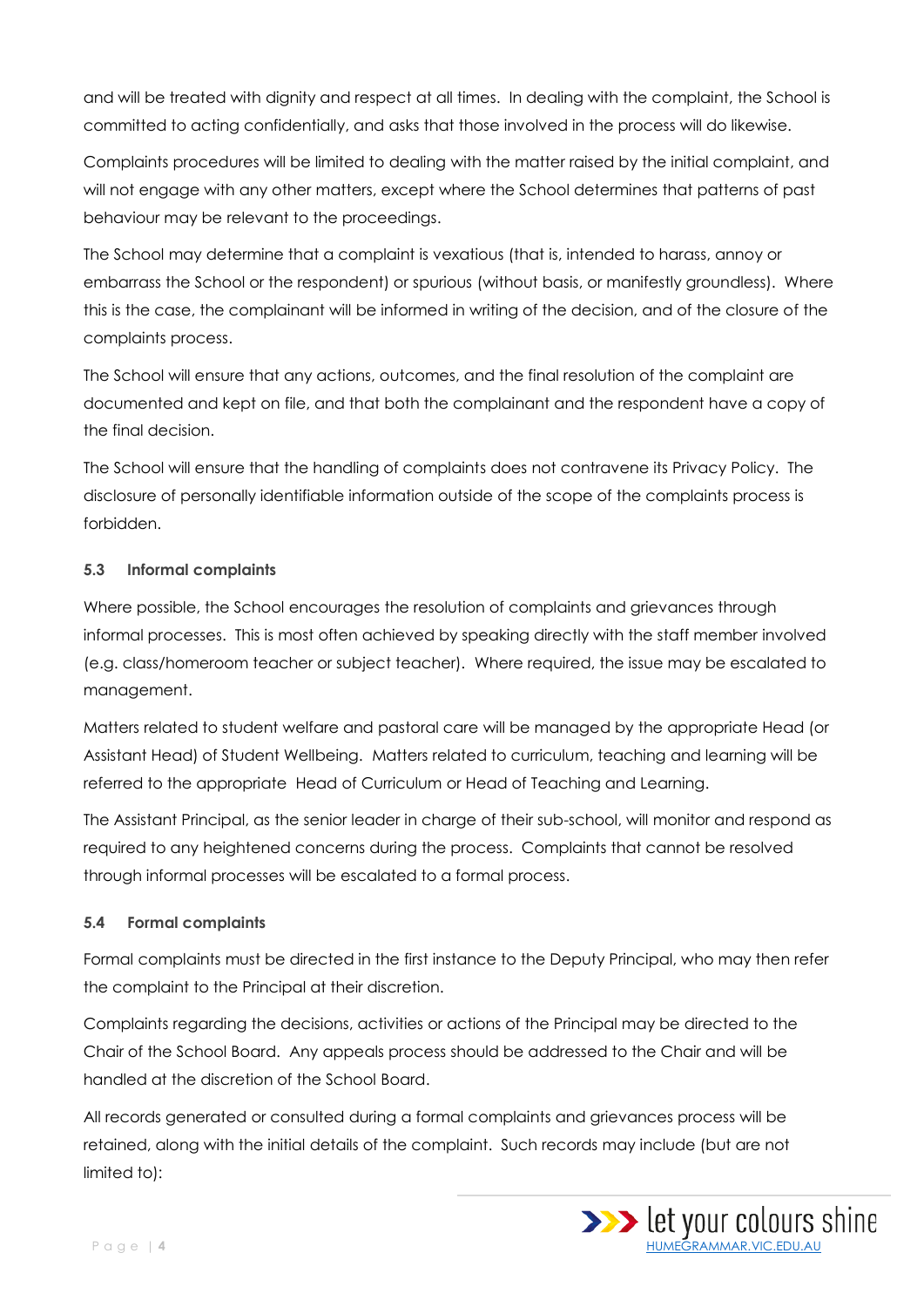- records of phone conversations;
- email;
- written correspondence; and
- notes of meetings and/or interviews.

#### **5.5 Responsibilities and delegations**

The School Board is responsible for:

- determining the conditions of this policy, and reviewing it regularly;
- responding to any formal complaint that relates to the Principal; and
- advising the Principal regarding complaints and grievances reports

The Principal is responsible for:

- determining the complaints procedure, and ensuring that it is implemented in a manner consistent with this policy;
- ensuring that the complaints policy and its accompanying procedure are communicated to staff, students and the School community, both online and in print;
- ensuring that complaints received are recorded appropriately and that any action taken to resolve those complaints are well-documented;
- ensuring that the School maintains a record of all complaints, irrespective of the mechanism through which they are received (formal, informal, verbal or written);
- seeking external advice where required;
- responding to a formal complaint brought to the School under this policy;
- reporting to the School Board formal complaints, listing the date, subject and resolution.

Members of staff are responsible for:

- responding to and seeking to resolve concerns and complaints raised informally; and
- responding to concerns raised by students and their families.

#### **5.6 Breach of Policy**

The School seeks to embed a safe and supportive culture for the whole school community. Any breach of this policy by students, parents or staff will be considered by the Principal and dealt with on a case-by-case basis. The Principal may take such action as considered appropriate, including:

- the provision of a verbal or written warning;
- the withdrawal of certain privileges or opportunities;
- exclusion from future school events or functions;
- exclusion from school grounds or facilities;
- revocation of an enrolment; or
- summary dismissal.

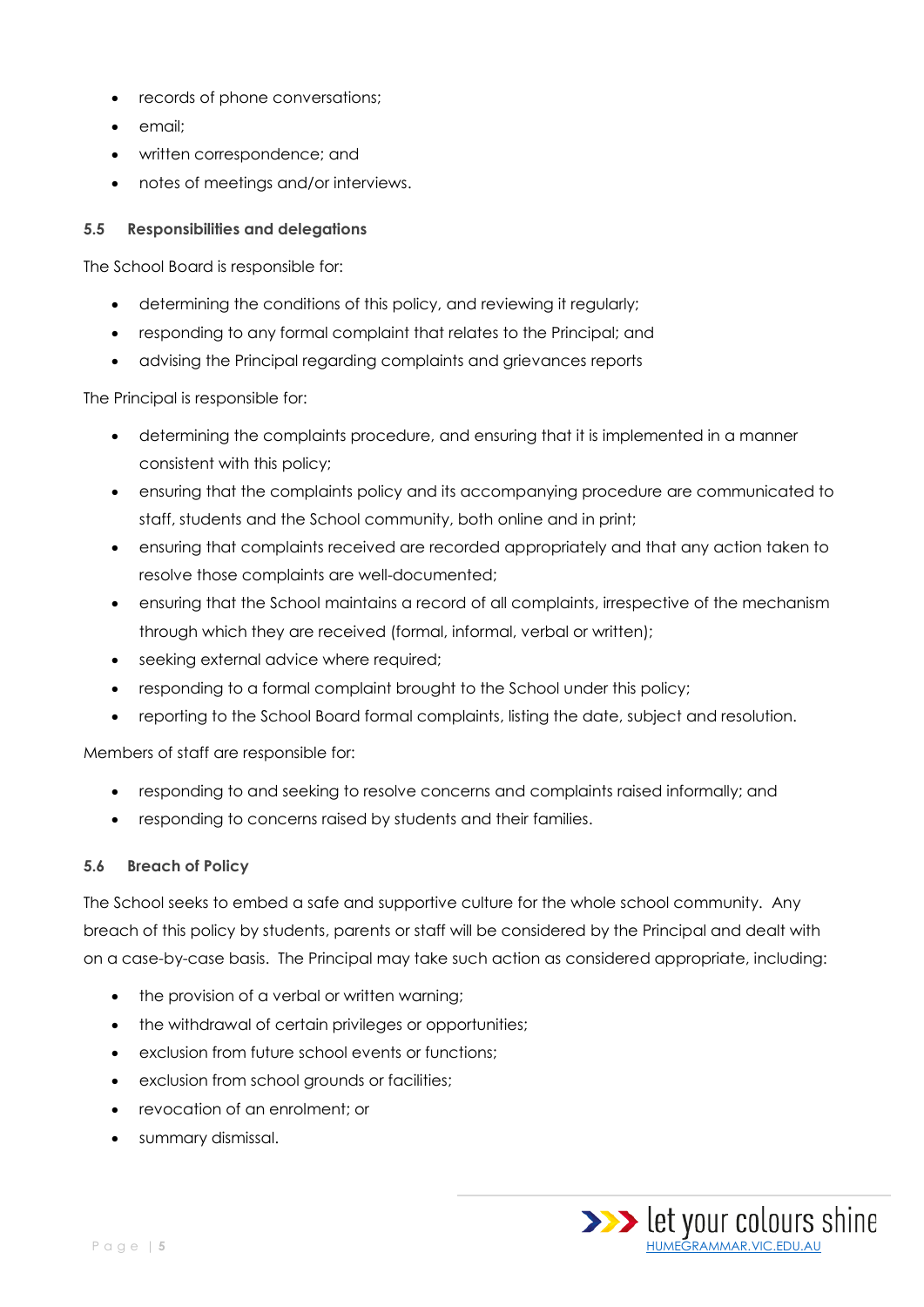## **6. Links to other documentation**

Hume Anglican Grammar Privacy Policy Hume Anglican Grammar Child Safety Policy Education and Training Reform Act 2006 (Vic) Education and Training Reform Regulations (2017) Victorian Registration and Qualifications Authority (VRQA) Minimum Standards Child Safe Standards Ministerial Order 870 Privacy Act 1988 (Cth)

## **7. Policy communication**

This policy is publicly available on the School's website, and through the Parent Access Module of SIMON. It will be provided to all families at enrolment.

### **8. Policy review details**

The School will review this policy on a routine basis, or to reflect changes in practice, legislation, or governance.

All policies produced by Hume Anglican Grammar are owned by the Principal.

## **9. Policy document history**

| Version: | Date:   | Author: | Status:          |
|----------|---------|---------|------------------|
| 1.0      | 11/2021 |         | Initial release. |
|          |         |         |                  |
|          |         |         |                  |

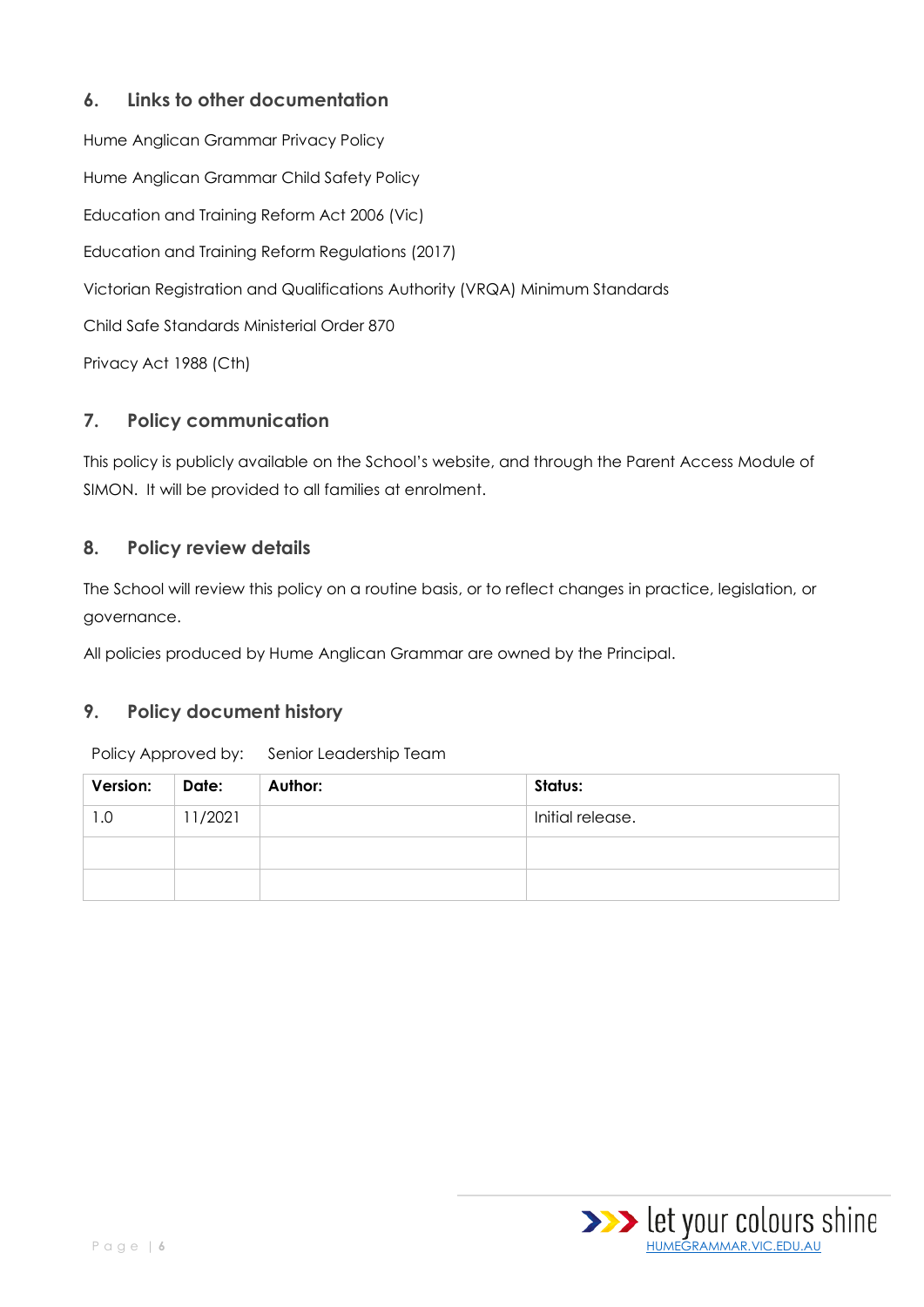

## Complaints & Grievances Procedure

| Version:          | 10      |
|-------------------|---------|
| Fffective date:   | 11/2021 |
| Next review date: | 11/2024 |

Hume Anglican Grammar strives to provide a safe, respectful and supportive environment for its staff, students and community.

The School understands that from time to time, students, parents or members of the community may be dissatisfied or have a concern regarding the School's programs or services, its decisions, actions or activity. Wherever possible, the School encourages an informal resolution as close to the source as possible, and in line with the Complaints and Grievances Policy. This allows the issue to be identified and rectified as quickly as possible. Where the severity or nature of the concern does not allow for informal resolution, it may be necessary to follow a more formal process. The purpose of this document is to set out the School's process toward the resolution of complaints and grievances.

## **1. Procedure**

- 1. Formal complaints and grievances should be submitted in writing to the relevant party (see below), and contain the following information:
	- a. Contact details for the person lodging the complaint;
	- b. Details of the complaint, including:
		- i. An outline (what happened?), providing specific details;
		- ii. A chronology of the events that led to the complaint;
		- iii. Details of any previous conversations, emails and meetings; and
		- iv. A description of how the matter has already been raised, including with whom, and with what outcome or actions;
	- c. Details of a preferred resolution.
- 2. Upon receipt of the complaint, the School will send an acknowledgement. This will occur within 24 hours.

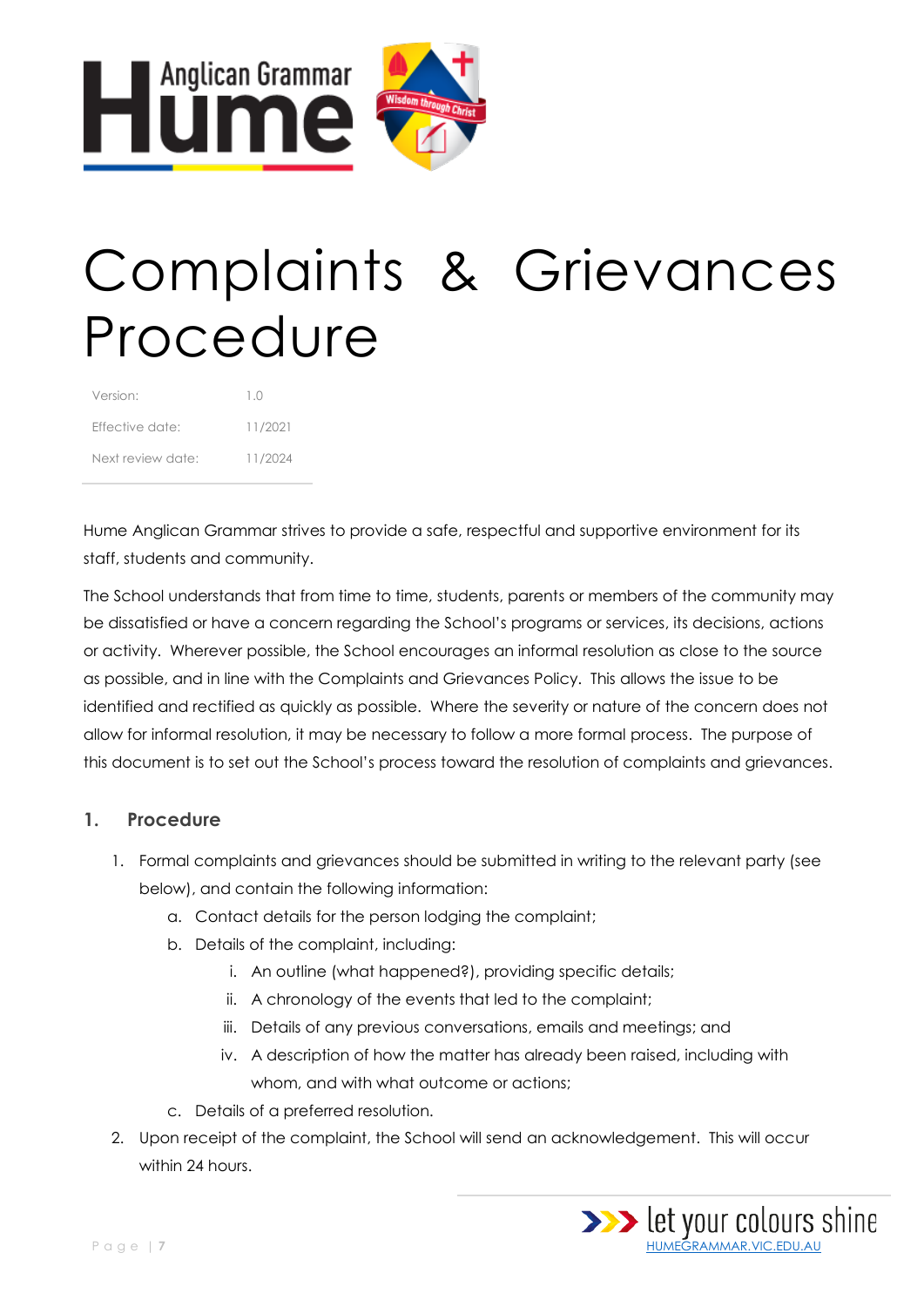Where a complaint is made in-person or by phone, the School may ask the complainant to make arrangements to speak with or meet the Deputy Principal at a mutually convenient time. In such cases, the items listed in point 1 will be addressed.

The School will observe the following process for all complaints and grievances:



## **2. Expectations for conduct**

The School is committed to providing a respectful, collaborative platform for dealing with complaints and grievances. Wherever possible, issues should be resolved in partnership, through courteous and constructive dialogue.

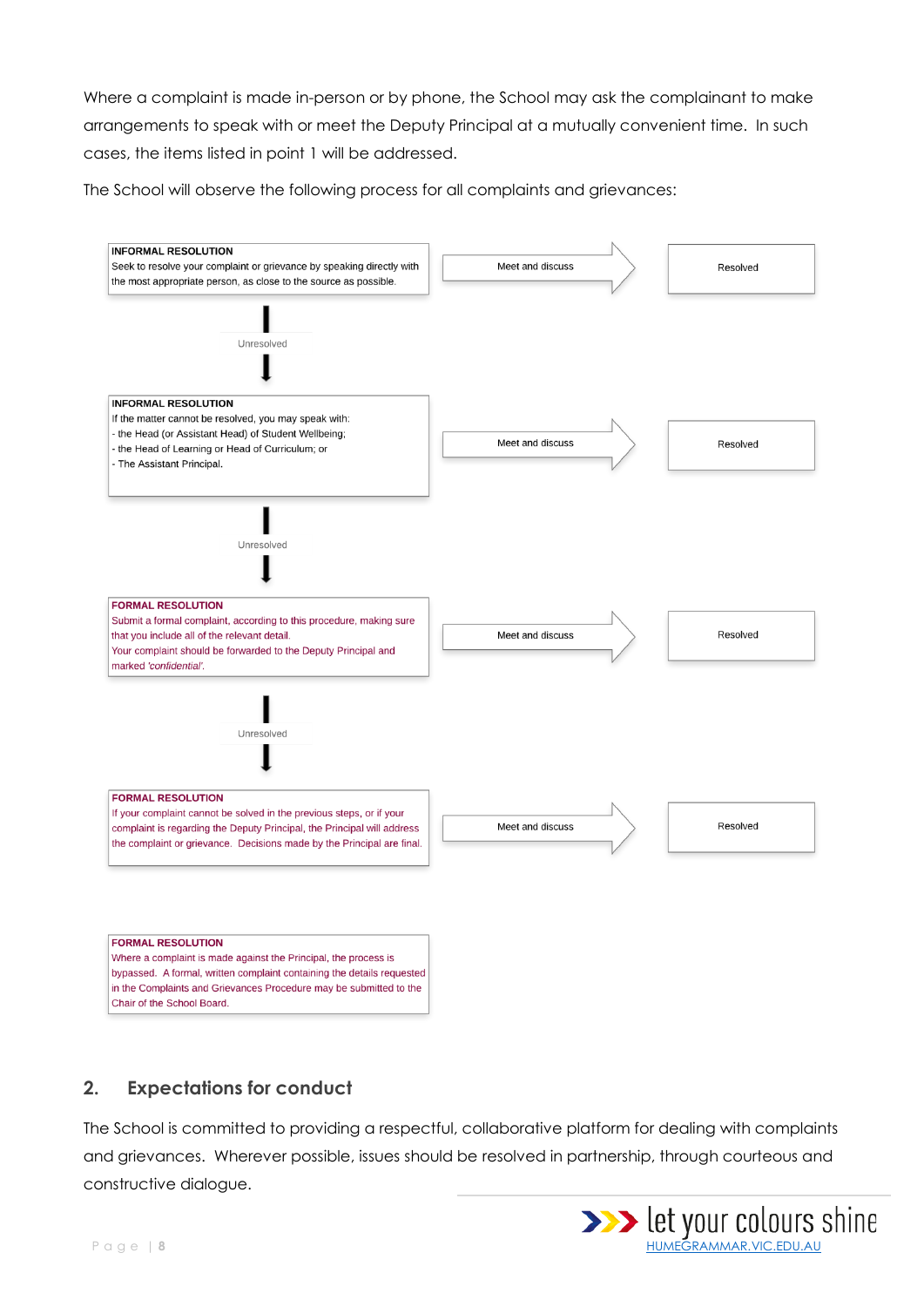The School asks its staff, students and families to ensure that when making a complaint or grievance, they commit to:

- being clear about the issues that need to be discussed;
- focusing on facts;
- remembering that there may be other perspectives, and that they may not have all the facts:
- avoiding speculation and hearsay;
- think constructively about how the issue may be resolved;
- being informed regarding the School's policies, procedures and guidelines; and
- acting in good faith toward a resolution.

Where in-person meetings are arranged, a complainant may choose to have a support person present. A support person may be a relative, friend or colleague. It is not appropriate for that person to be a legal or union representative.

Where a meeting or telephone conversation is arranged, the School expects dialogue to be respectful and constructive. If either party is of the view that the conversation has become confrontational and is no longer conciliatory, they may ask to reschedule for another time.

Where more than one issue is being raised, complainants are asked to list the issues concisely and clearly so that the extent of the problem is clear.

Where more than one person raises the same (or a substantially similar) issue, each complaint or grievance will be managed separately.

All discussions will be outcomes-focused, and will work toward a sensible and fair resolution. At no point will a complaints process dwell on incrimination or blame.

#### **3. Investigating the complaint**

Some complaints may be resolved through discussion, but others may require that the problem or allegation is investigated before coming to a satisfactory resolution. Investigations will only occur at the commencement of a formal process, and may involve:

- interviews with others involved;
- the review of associated documentation; or, where necessary
- the appointment of an external investigator.

All investigations will prioritise privacy and confidentiality. The complainant (and where relevant, respondent) will be informed in advance of any decision to speak to others during the course of the investigation. Records generated as part of an investigation will remain confidential, and will be retained by the School in accordance with the Policy.